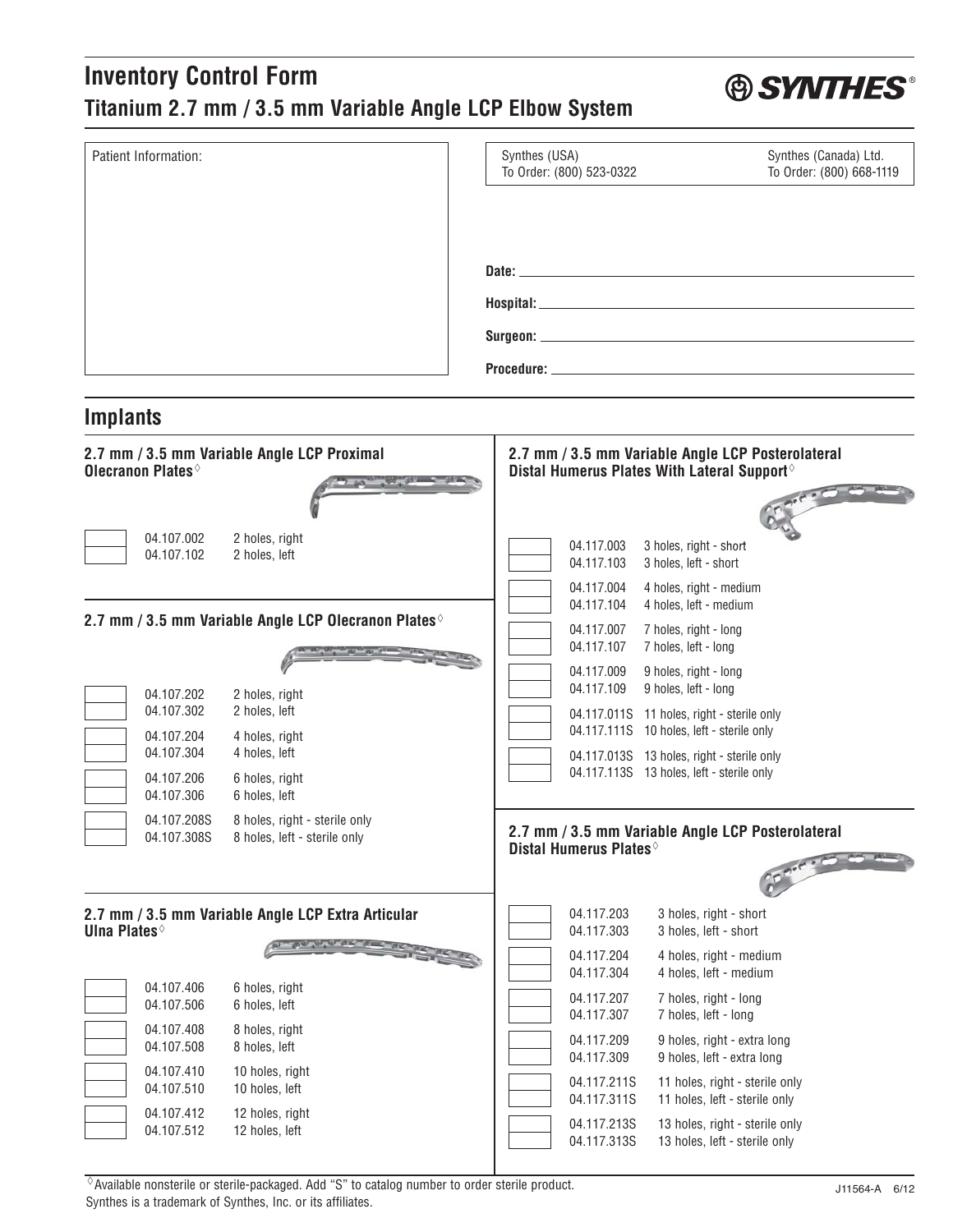## **Inventory Control Form Titanium 2.7 mm / 3.5 mm Variable Angle LCP Elbow System**



 $\Diamond$  Available nonsterile or sterile-packaged. Add "S" to catalog number to order sterile product. Synthes is a trademark of Synthes, Inc. or its affiliates.

**A** SYNTHES